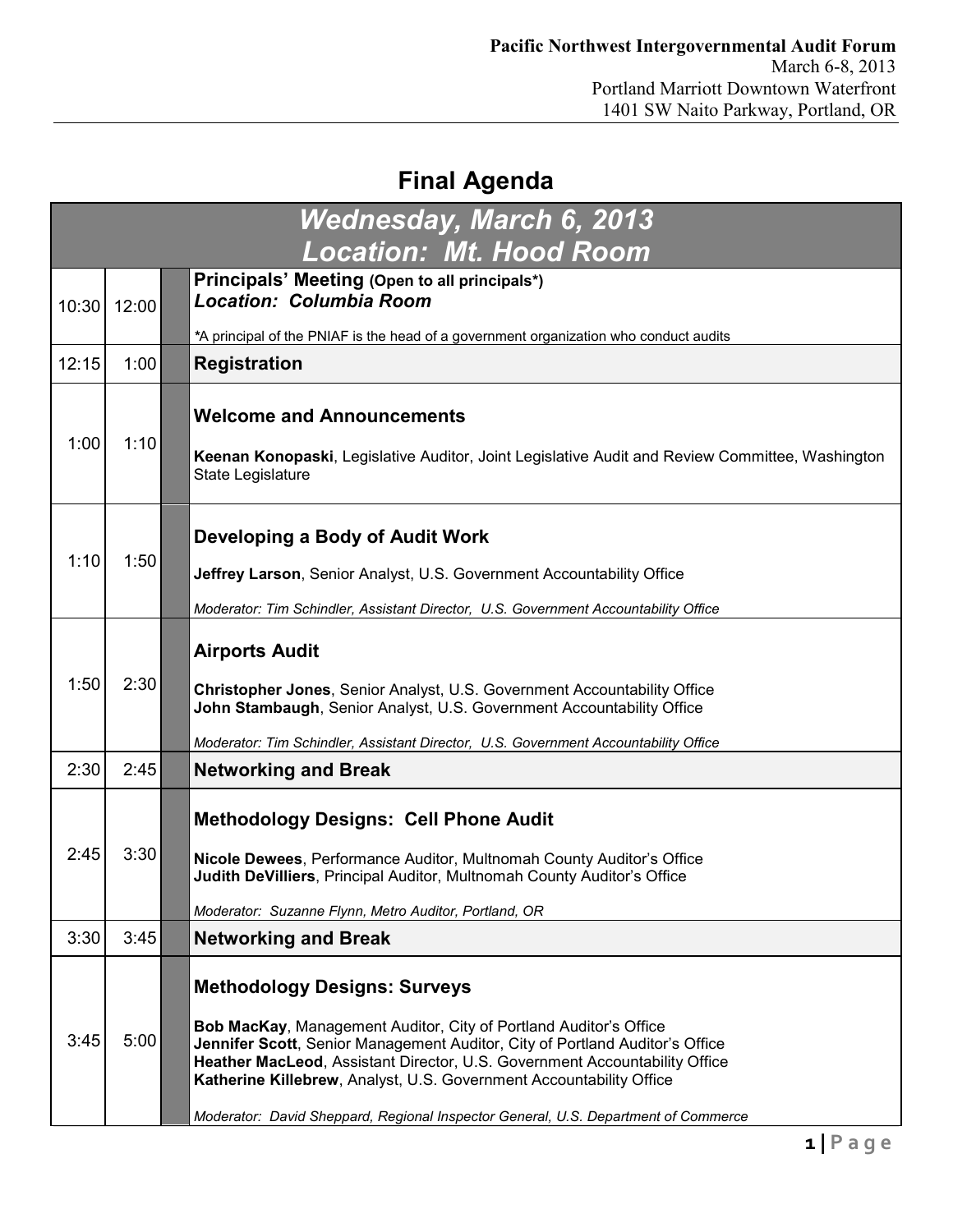| 5:00  | 6:30                                                      | <b>Reception</b><br><b>Location: Columbia Room</b>                                                                                                                                                                                                                                                                                                                                                                                                      |  |  |  |  |  |
|-------|-----------------------------------------------------------|---------------------------------------------------------------------------------------------------------------------------------------------------------------------------------------------------------------------------------------------------------------------------------------------------------------------------------------------------------------------------------------------------------------------------------------------------------|--|--|--|--|--|
|       | Thursday, March 7, 2013<br><b>Location: Mt. Hood Room</b> |                                                                                                                                                                                                                                                                                                                                                                                                                                                         |  |  |  |  |  |
| 7:15  | 8:00                                                      | <b>Continental Breakfast</b><br><b>Location: Foyer outside of Mt. Hood Room</b>                                                                                                                                                                                                                                                                                                                                                                         |  |  |  |  |  |
| 8:00  | 9:10                                                      | Governance, Wicked Issues, and the Evolving Role of Performance Auditing<br>J. Christopher Mihm, Managing Director, U.S. Government Accountability Office<br>Moderator: Gary Blackmer, Director, Oregon Secretary of State, Audits Division                                                                                                                                                                                                             |  |  |  |  |  |
| 9:10  | 9:25                                                      | <b>Networking and Break</b>                                                                                                                                                                                                                                                                                                                                                                                                                             |  |  |  |  |  |
| 9:25  | 10:25                                                     | Where Young People Go to Retire? Amenities, Opportunity, and Migration of<br>the Young and College-Educated<br>Jason R. Jurjevich, Ph.D, Assistant Professor, Toulan School of Urban Studies and Planning/Acting<br>Director, Institute of Portland Metropolitan Studies, Population Research Center, Portland State<br>University<br>Moderator: Suzanne Flynn, Metro Auditor, Portland, OR                                                             |  |  |  |  |  |
| 10:25 | 10:40                                                     | <b>Networking and Break</b>                                                                                                                                                                                                                                                                                                                                                                                                                             |  |  |  |  |  |
| 10:40 | 12:00                                                     | The Strengths of Using Multiple Audit Methodologies: Case Study of<br><b>Washington State Ferries' Vessel Construction Program</b><br>Steve Harkreader, Ph.D., Methodologist, Performance Audit, Washington State Auditor's Office<br>Susan Hoffman, Principal, Performance Audit, Washington State Auditor's Office<br>Moderator: Keenan Konopaski, Legislative Auditor, Joint Legislative Audit and Review Committee, Washington<br>State Legislature |  |  |  |  |  |
| 12:00 | 1:15                                                      | <b>Lunch Buffet</b><br><b>Location: Foyer outside of Mt. Hood Room</b>                                                                                                                                                                                                                                                                                                                                                                                  |  |  |  |  |  |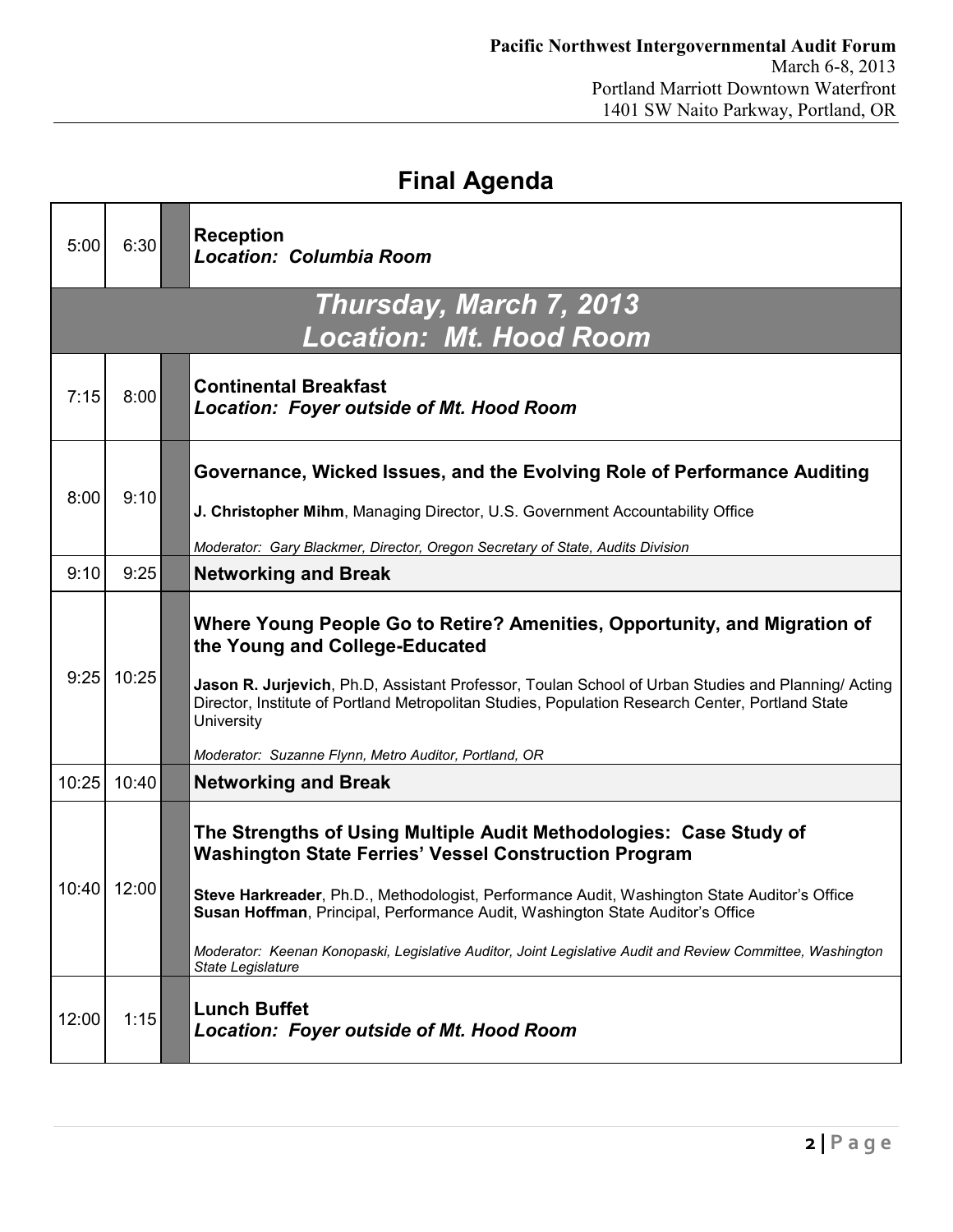| 1:15                                                    | 2:30 |  | <b>Evaluating IT Projects</b><br>Tina Rogers, Capital Projects Oversight Manager, King County Auditor's Office<br><b>Ben Thompson, Principal Management Auditor, King County Auditor's Office</b><br>Moderator: Linda Bade, Operations Review Manager, Clark County Auditor's Office                         |                                                                                                                                                                    |  |  |
|---------------------------------------------------------|------|--|--------------------------------------------------------------------------------------------------------------------------------------------------------------------------------------------------------------------------------------------------------------------------------------------------------------|--------------------------------------------------------------------------------------------------------------------------------------------------------------------|--|--|
| 2:30                                                    | 2:45 |  | <b>Networking and Break</b>                                                                                                                                                                                                                                                                                  |                                                                                                                                                                    |  |  |
| 2:45                                                    | 3:45 |  | <b>Performance Management: Auditors Adding Value</b><br>Tina Rogers, Capital Projects Oversight Manager, King County Auditor's Office<br><b>Ben Thompson, Principal Management Auditor, King County Auditor's Office</b><br>Moderator: Linda Bade, Operations Review Manager, Clark County Auditor's Office  |                                                                                                                                                                    |  |  |
| 3:45                                                    | 4:00 |  | <b>Networking and Break</b>                                                                                                                                                                                                                                                                                  |                                                                                                                                                                    |  |  |
|                                                         |      |  |                                                                                                                                                                                                                                                                                                              | <b>Roundtable Discussions</b>                                                                                                                                      |  |  |
| 4:00                                                    | 5:00 |  | <b>Performance Audit</b><br><b>Location: Mt. Hood Room</b><br>Moderator: David Sheppard, Regional Inspector<br>General, U.S. Department of Commerce                                                                                                                                                          | <b>IT/Financial/Compliance Audit</b><br><b>Location: Medford Room</b><br>Moderator: Linda Bade, Operations Review Manager,<br><b>Clark County Auditor's Office</b> |  |  |
| Friday, March 8, 2013<br><b>Location: Mt. Hood Room</b> |      |  |                                                                                                                                                                                                                                                                                                              |                                                                                                                                                                    |  |  |
| 7:15                                                    | 8:00 |  | <b>Continental Breakfast</b><br>Location: Foyer outside of Mt. Hood Room                                                                                                                                                                                                                                     |                                                                                                                                                                    |  |  |
| 8:00                                                    | 9:00 |  | <b>Effectiveness of Advertising on Lottery Sales</b><br>Peter Heineccius, Research Analyst, Joint Legislative Audit and Review Committee, Washington<br>State Legislature<br>Moderator: Keenan Konopaski, Legislative Auditor, Joint Legislative Audit and Review Committee, Washington<br>State Legislature |                                                                                                                                                                    |  |  |
| 9:00                                                    | 9:15 |  | <b>Networking and Break</b>                                                                                                                                                                                                                                                                                  |                                                                                                                                                                    |  |  |